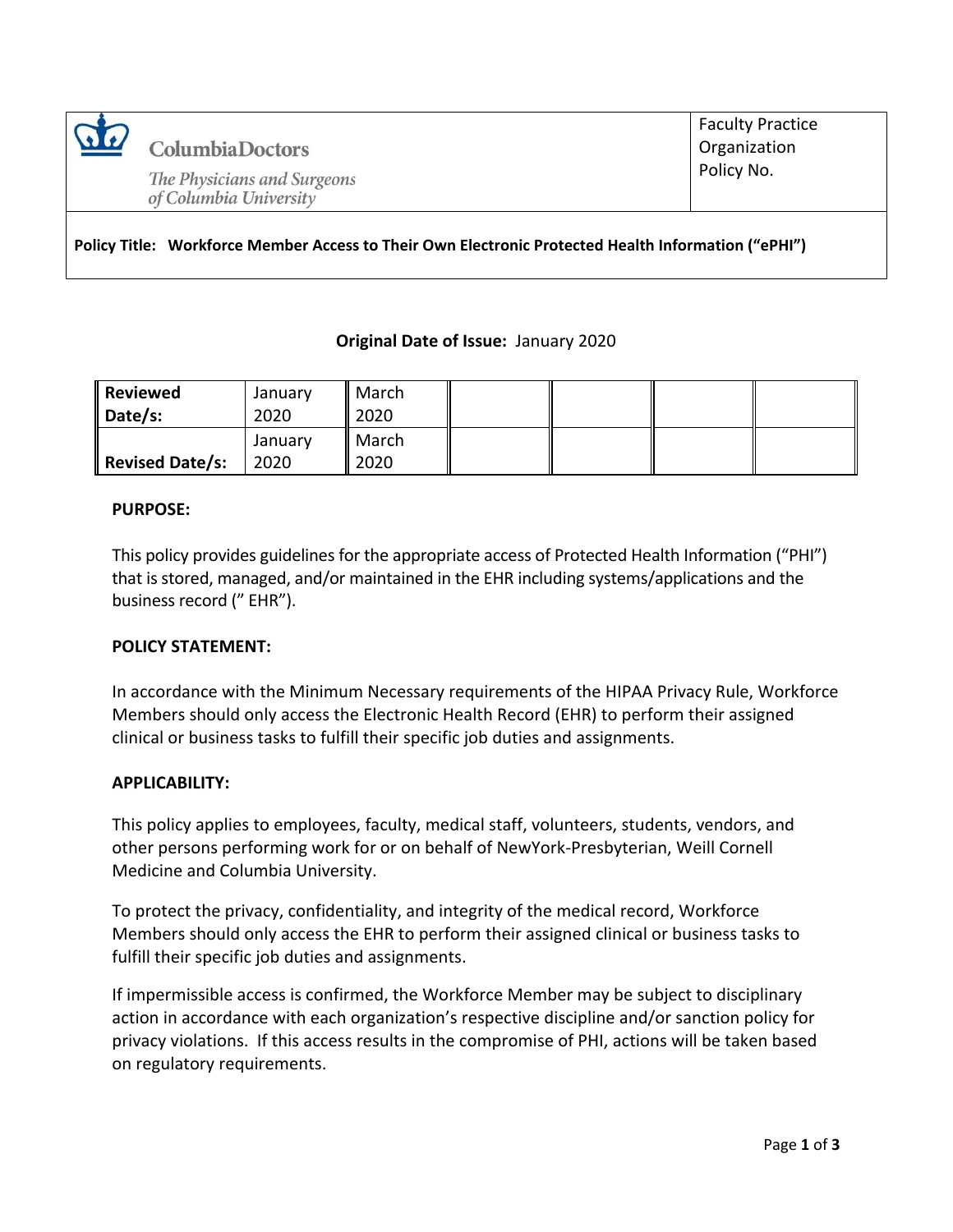Workforce Members may access their health information using the secure patient portal or by contacting the appropriate Health Information Management (HIM) / Release of Information (ROI) Department. Use the link found below to access your health information via the patient portal.

Patient Portal information**:** <https://www.myconnectnyc.org/MyChart/>

## **Responsibility**:

It is the responsibility of Workforce Members who have been granted access to the EHR to comply with this policy.

### **DEFINITIONS:**

**Access** – Access to medical information is guaranteed under the Health Insurance Portability and Accountability Act [\(HIPAA\)](http://www.medicalrecords.com/physicians/hipaa-and-medical-records) of 1996. Access means the right to examine and copy medical records. As a workforce member, you have the right to access your own medical information via the portal or by written request through HIM/ROI in accordance with this policy.

**Electronic Health Record** - An electronic health record (EHR) is a digital version of a patient's medical paper chart, including all systems and applications that store, manage, process, use, transfer, or maintain PHI.

**Workforce Member** - employees, faculty, medical staff, volunteers, students, vendors and other individuals at or affiliated with one of the entities, whose work is under the direct control of one of the entities regardless of whether they are paid by one of the entities.

### **REFERENCES:**

### **RESPONSIBILITY:**

Privacy Officers of NewYork-Presbyterian, Weill Cornell Medicine and Columbia University

### **RELATED POLICIES & PROCEDURES:**

Code of Conduct

Notice of Privacy Practices

Sanction Policy

Minimum Necessary